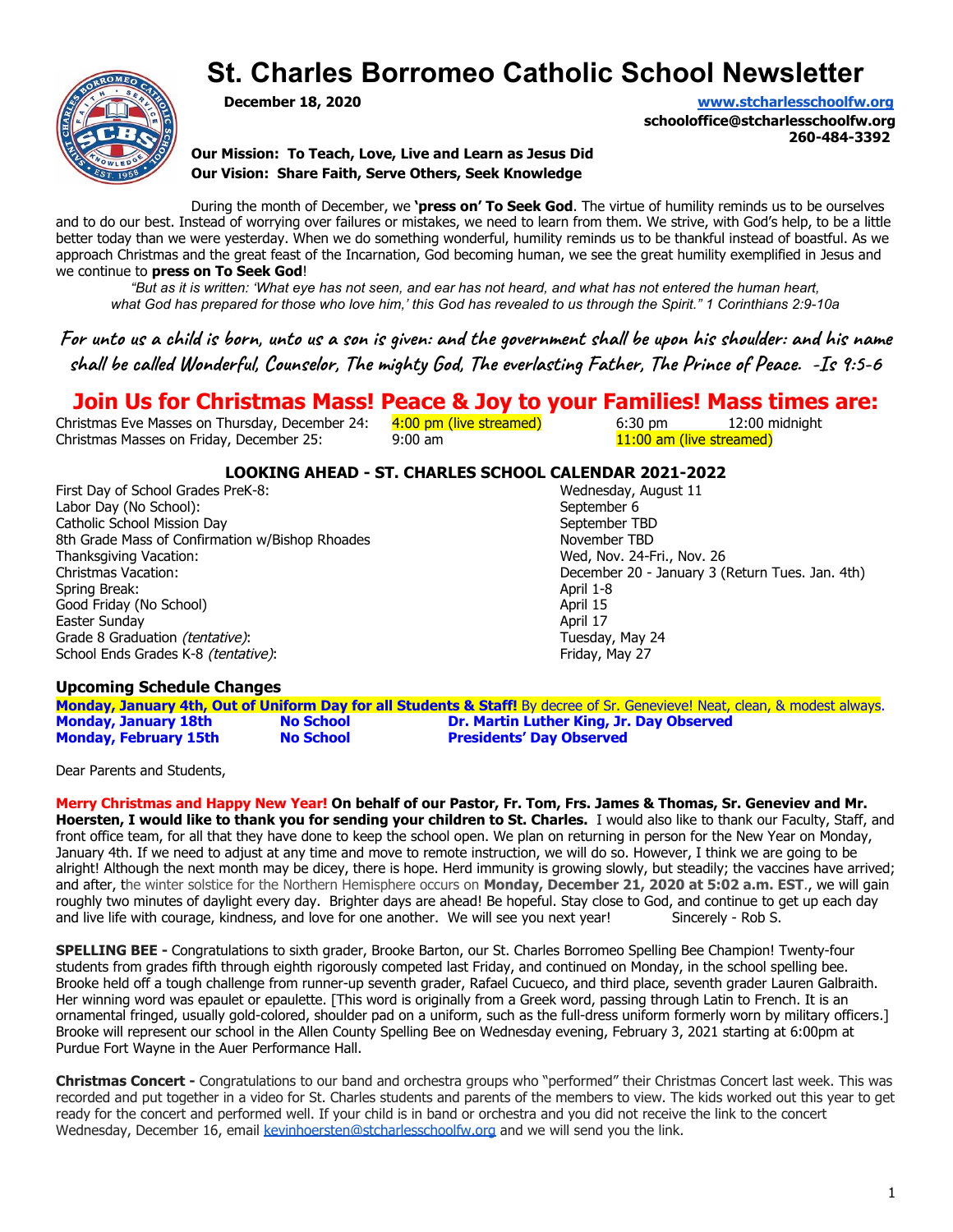#### **Calendar Update**

| December 18      | 2nd Quarter Ends                                                    |
|------------------|---------------------------------------------------------------------|
| December 20      | Fourth Sunday of Advent                                             |
| Dec. 19 - Jan. 3 | No School                                                           |
| December 25      | Christmas                                                           |
| December 27      | Feast of the Holy Family                                            |
| January 1        | Feast of Mary, Mother of God                                        |
| January 3        | Feast of Epiphany                                                   |
| January 4        | School resumes                                                      |
| January 5        | Instrument Fitting for Beginning Band, by appointment, 4:30-6:00 pm |
| January 5        | HASA Board meeting                                                  |
| January 8        | Report Cards go home                                                |
| January 10       | Feast of the Baptism of our Lord                                    |
| January 18       | Martin Luther King Jr Day - NO SCHOOL                               |

**Students of the Week -** Congratulations to: Ben Sliger, Amy Hernandez, Jayla Staten, Lian Sang, Johncarlo Maldonado, Tycho Peat, Johannes Schindler, Georgia Hogan, Josie Sweigert, Ali Pesa, Emma Cagnet, James Jones, Grace Blotkamp, Holden Firks, Caitlin O'Rourke, Tyler Smith, Kate Williams, Izaak Hartman, Elena Tippmann, Hannah Thurber, Khan Lian, Annie Overman, Emerson Coleman, Karter Williams, Allison Galbraith, Dylan Miguel, Kavi Hartzog.

BEGINNING BAND - Any grade 4 student, as well as older students, with an interest in music, is invited to join the beginning band. Information was sent to all fourth grader parents this week. There will be an instrument fitting on Tuesday, January 5, beginning at 4:30 pm. The Band Room is located on the lower level of the Hession Center. Please enter the school at door #3 (near the gym) and the posted signs will direct you to the South Stairs and the Band Room. If you are unable to do stairs, please see the custodian for directions to the elevator. All students interested in joining the band must have an appointment for a fitting on this day. Students have the opportunity to rent instruments at this January meeting so that they have them for the first day of band class which is Wednesday, January 13. Contact the school office, 260-484-3392, or Ms. Bassett, [angelabassett@stcharlesschoolfw.org](mailto:angelabassett@stcharlesschoolfw.org)

**THANK YOU** For a socially distanced THANK YOU to all of the teachers, aides, staff, maintenance, childcare and cafeteria workers in our school; over a hundred treat bags were given as a small token of our appreciation. It could not have been accomplished without the generous volunteers who donated their time, money and yummy treats. Thank you to Alyssa Keys, Angela Bauer, Candace Lehrman, Christina Wulpi, Danielle Meyer, Emily Parker, Emily Walden, Heather Bokhart, Heather Cagnet, Jen Eisaman, Jennifer Reilley, Judy Smith, Julia Eisaman, Kari Samons, Katie Schindler, Kate Sweigert, Katie Firks, Katie Steigmeyer, Kelly Krouse, Kim Hoffman, Lindsay Worrel, Peggy Keefer, Shannon Rorick, Shelley Tippmann, Stacey Isenbarger, Stephanie Bourounis, Susan Parker, and Tina Claycomb. Also a big thank you to the maintenance staff and office staff for their logistics assistance. Couldn't have done it without you! Stephanie Keefer

#### **POSTPONED! BORROMEO BASH 2021 Rescheduled for Friday, June 4, 2021**

 In consultation with Father Tom and Principal Sordelet, the Borromeo Bash Committee has decided to postpone Borromeo Bash to Friday, June 4  $^{\text{th}}$ , 2021. We believe this will give us the best opportunity to host a fun-filled evening of fellowship for the St. Charles School and Parish Community. We appreciate your understanding and support, and we look forward to celebrating the successes of a challenging school year at Borromeo Bash 2021 on Friday, June 4 at Ceruti's.

 We will continue to accept donations and sponsorships for Borromeo Bash 2021. We realize that many people will still prefer to make their donation during the 2020 Tax/Budget year. Please note that several charitable donation rules were expanded for 2020 only through the CARES Act. Those rule changes may help individuals and corporations in philanthropic support. Further guidance is available at IRS.gov or from your tax professional.

 The school and parish community appreciate any support that you might be able to lend during these uncertain times as we continue to prepare for the 2021 event. If there are any concerns or questions regarding Borromeo Bash 2021, please email the committee at borromeobash@gmail.com. **Save the Date!** Sincerely - The Borromeo Bash Committee

**SCRIP NEWS** The SCRIP team would like to take this opportunity to wish everyone in the St. Charles school family a very Merry Christmas! It's our most sincere hope that each of you enjoy a well deserved break. 2020 will be a different Christmas but the reason for the celebration is the same. Christ was born in a time of chaos, darkness and political/social unrest - sound familiar. History does have a way of repeating itself. Just like when He came the first time to be the light in darkness, He is there for us now. Be still and look for the light.

Thank you to everyone who purchased SCRIP this past month. Our Christmas sales were wonderful and we could not have done it without our dedicated team of volunteers and the support of the parish and school staff.

If you purchased SCRIP gift cards for the first time or just as Christmas gifts, we hope you found the process easy; remember, SCRIP is available all year. Each purchase helps the parish and the pandemic has had a negative financial impact on the parish, just as it has on so many businesses and families. An easy way to help out is to use SCRIP gift cards for groceries, gas, and many other day-to-day purchases. The rebates realized from SCRIP gift cards are typically greater than those on credit cards. Sometimes we think, it's just a few cents why bother? But, pennies make dimes and dimes make dollars.

Don't forget that you can pay your Kohl's bill with gift cards purchased from SCRIP. What is better than appreciating a rebate when paying your bill!